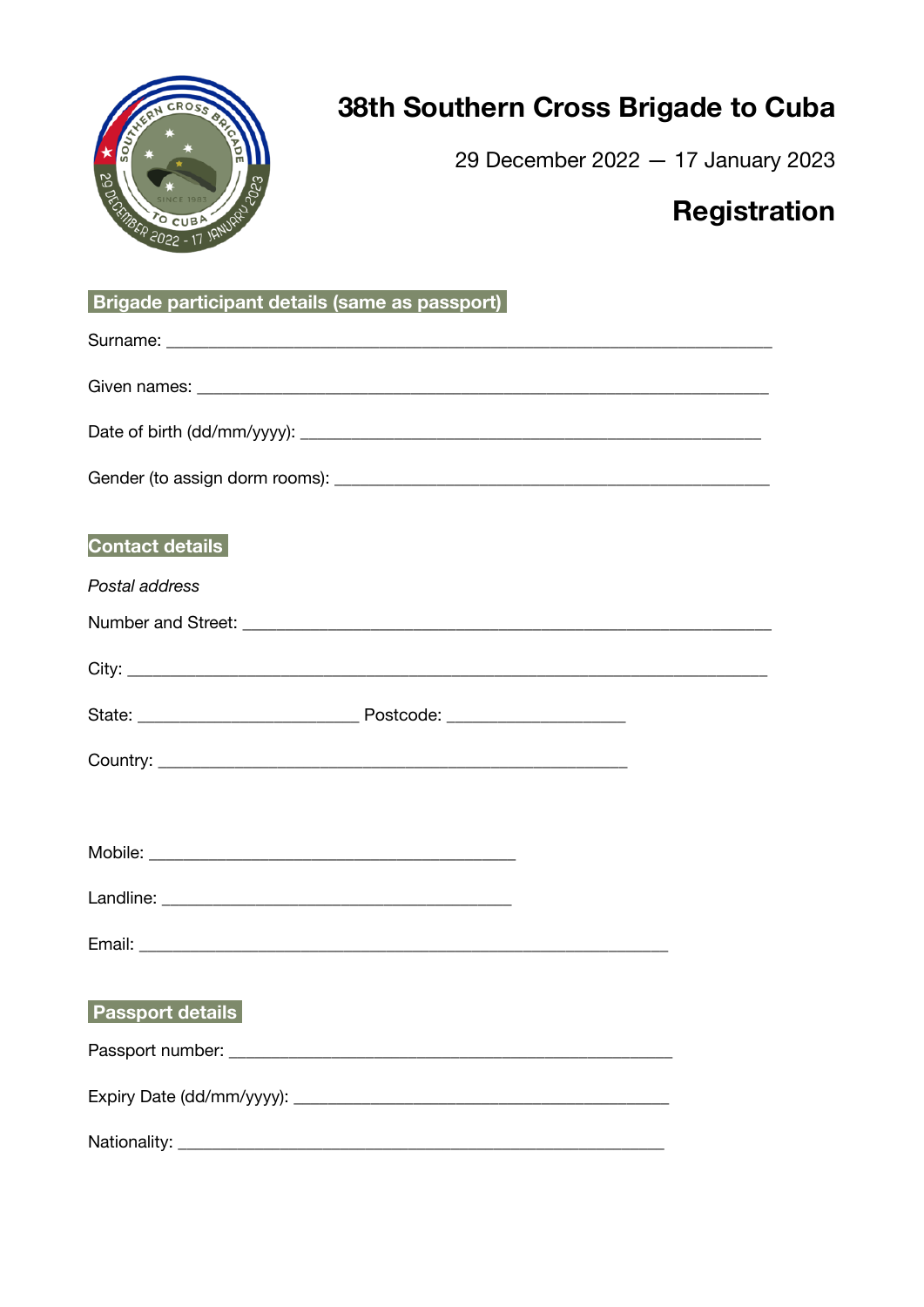## **Travel details**

| Arrival to Jose Marti Airport, Havana                             |                |        |
|-------------------------------------------------------------------|----------------|--------|
|                                                                   |                |        |
|                                                                   |                |        |
|                                                                   |                |        |
| Departure from Jose Marti Airport, Havana                         |                |        |
|                                                                   |                |        |
|                                                                   |                |        |
|                                                                   |                |        |
| Travel and health insurance (must be with a non-US owned company) |                |        |
|                                                                   |                |        |
| Additional questions                                              |                |        |
| Do you speak Spanish? Please circle:                              |                |        |
| None<br><b>Basic</b>                                              | Conversational | Fluent |
|                                                                   |                |        |

Do you consent to allow the Southern Cross Brigade to Cuba to use photographs, audio and video footage of yourself while on the brigade for the purposes of future brigade promotion?

\_\_\_\_\_\_\_\_\_\_\_\_\_\_\_\_\_\_\_\_\_\_\_\_\_\_\_\_\_\_\_\_\_\_\_\_\_\_\_\_\_\_\_\_\_\_\_\_\_\_\_\_\_\_\_\_\_\_\_\_\_\_\_\_\_\_\_\_\_\_\_\_\_\_\_\_\_\_\_\_

Yes No